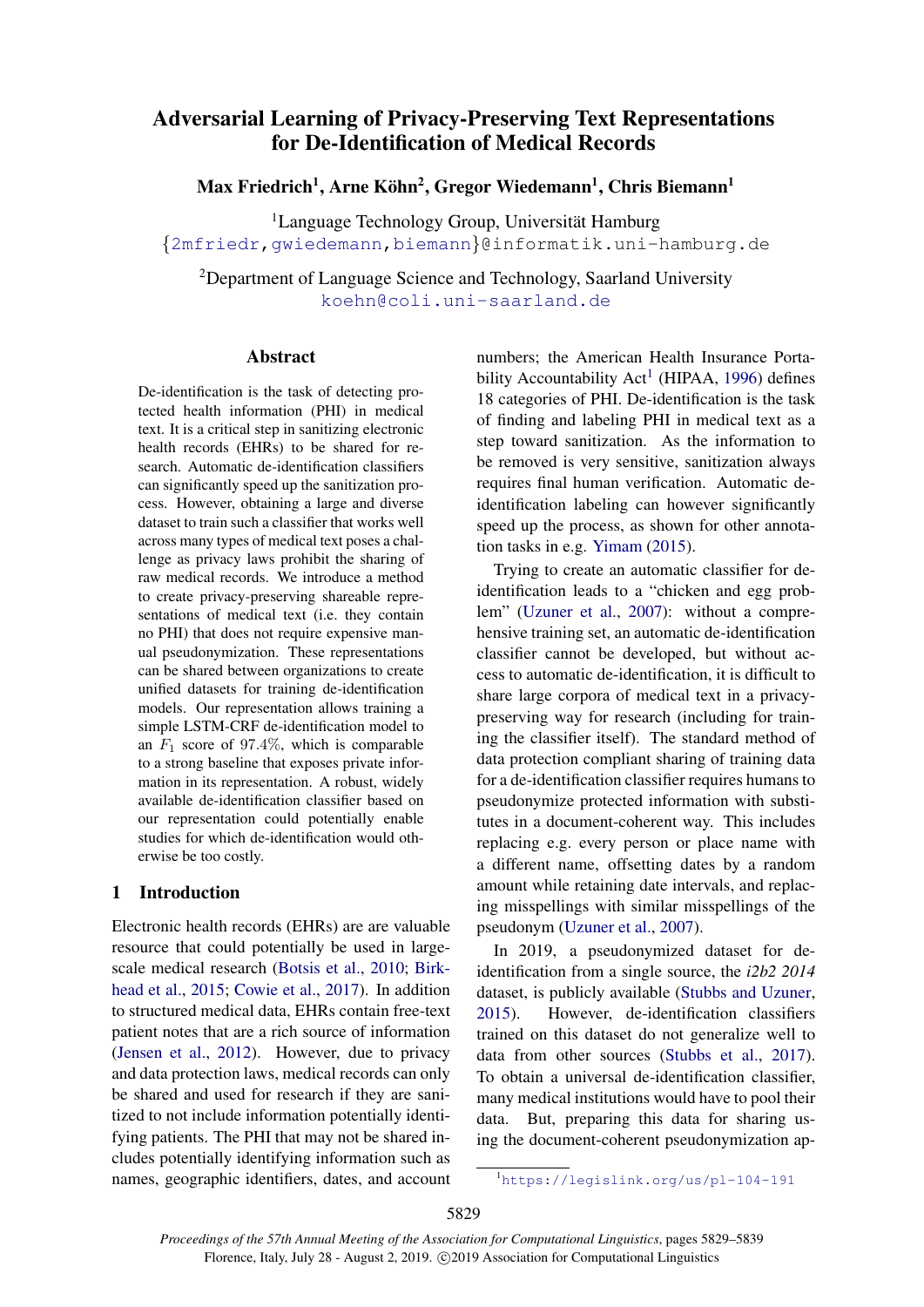<span id="page-1-0"></span>

Figure 1: Sharing training data for de-identification. PHI annotations are marked with [brackets]. Upper alternative: traditional process using manual pseudonymization. Lower alternative: our approach of sharing private vector representations. The people icon represents tasks done by humans; the gears icon represents tasks done by machines; the lock icon represents privacy-preserving artifacts. Manual pseudonymization is marked with a dollar icon to emphasize its high costs.

proach requires large human effort [\(Dernoncourt](#page-9-6) [et al.,](#page-9-6) [2017\)](#page-9-6).

To address this problem, we introduce an adversarially learned representation of medical text that allows privacy-preserving sharing of training data for a de-identification classifier by transforming text non-reversibly into a vector space and only sharing this representation. Our approach still requires humans to annotate PHI (as this is the training data for the actual de-identification task) but the pseudonymization step (replacing PHI with coherent substitutes) is replaced by the automatic transformation to the vector representation instead. A classifier then trained on our representation cannot contain any protected data, as it is never trained on raw text (as long as the representation does not allow for the reconstruction of sensitive information). The traditional approach to sharing training data is conceptually compared to our approach in Fig. [1.](#page-1-0)

# 2 Related Work

Our work builds upon two lines of research: firstly de-identification, as the system has to provide good de-identification performance, and secondly adversarial representation learning, to remove all identifying information from the representations to be distributed.

# 2.1 Automatic De-Identification

Analogously to many natural language processing tasks, the state of the art in de-identification changed in recent years from rule-based systems and shallow machine learning approaches like conditional random fields (CRFs) [\(Uzuner et al.,](#page-9-3)

[2007;](#page-9-3) [Meystre et al.,](#page-9-7) [2010\)](#page-9-7) to deep learning methods [\(Stubbs et al.,](#page-9-5) [2017;](#page-9-5) [Dernoncourt et al.,](#page-9-6) [2017;](#page-9-6) [Liu et al.,](#page-9-8) [2017\)](#page-9-8).

Three i2b2 shared tasks on de-identification were run in 2006 [\(Uzuner et al.,](#page-9-3) [2007\)](#page-9-3), 2014 [\(Stubbs et al.,](#page-9-9) [2015\)](#page-9-9), and 2016 [\(Stubbs et al.,](#page-9-5) [2017\)](#page-9-5). The organizers performed manual pseudonymization on clinical records from a single source to create the datasets for each of the tasks. An  $F_1$  score of 95% has been suggested as a target for reasonable de-identification systems [\(Stubbs](#page-9-9) [et al.,](#page-9-9) [2015\)](#page-9-9).

[Dernoncourt et al.](#page-9-6) [\(2017\)](#page-9-6) first applied a long short-term memory (LSTM) [\(Hochreiter and](#page-9-10) [Schmidhuber,](#page-9-10) [1997\)](#page-9-10) model with a CRF output component to de-identification. Transfer learning from a larger dataset slightly improves perfor-mance on the i2b2 2014 dataset [\(Lee et al.,](#page-9-11) [2018\)](#page-9-11). [Liu et al.](#page-9-8) [\(2017\)](#page-9-8) achieve state-of-the-art performance in de-identification by combining a deep learning ensemble with a rule component.

Up to and including the 2014 shared task, the organizers emphasized that it is unclear if a system trained on the provided datasets will generalize to medical records from other sources [\(Uzuner](#page-9-3) [et al.,](#page-9-3) [2007;](#page-9-3) [Stubbs et al.,](#page-9-9) [2015\)](#page-9-9). The 2016 shared task featured a sight-unseen track in which deidentification systems were evaluated on records from a new data source. The best system achieved an  $F_1$  score of 79%, suggesting that systems at the time were not able to deliver sufficient performance on completely new data [\(Stubbs et al.,](#page-9-5) [2017\)](#page-9-5).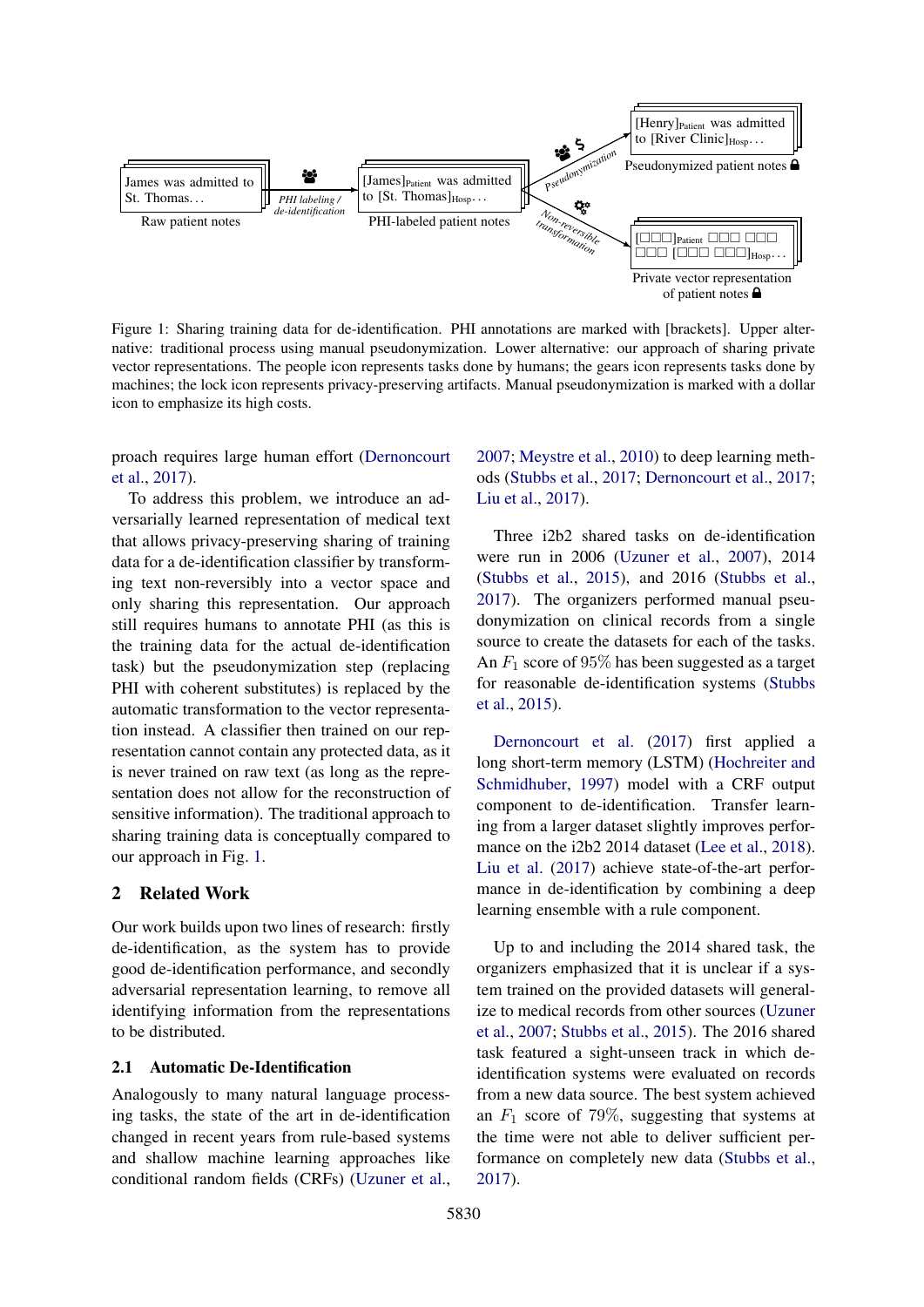## <span id="page-2-3"></span>2.2 Adversarial Representation Learning

Fair representations [\(Zemel et al.,](#page-10-1) [2013;](#page-10-1) [Hamm,](#page-9-12) [2015\)](#page-9-12) aim to encode features of raw data that allows it to be used in e.g. machine learning algorithms while obfuscating membership in a protected group or other sensitive attributes. The domain-adversarial neural network (DANN) architecture [\(Ganin et al.,](#page-9-13) [2016\)](#page-9-13) is a deep learning implementation of a three-party game between a representer, a classifier, and an adversary component. The classifier and the adversary are deep learning models with shared initial layers. A gradient reversal layer is used to worsen the representation for the adversary during back-propagation: when training the adversary, the adversary-specific part of the network is optimized for the adversarial task but the shared part is updated against the gradient to make the shared representation less suitable for the adversary.

Although initially conceived for use in domain adaptation, DANNs and similar adversarial deep learning models have recently been used to obfuscate demographic attributes from text [\(Elazar and](#page-9-14) [Goldberg,](#page-9-14) [2018;](#page-9-14) [Li et al.,](#page-9-15) [2018\)](#page-9-15) and subject identity [\(Feutry et al.,](#page-9-16) [2018\)](#page-9-16) from images. [Elazar and](#page-9-14) [Goldberg](#page-9-14) [\(2018\)](#page-9-14) warn that when a representation is learned using gradient reversal methods, continued adversary training on the frozen representation may allow adversaries to break representation privacy. To test whether the unwanted information is not extractable from the generated information anymore, adversary training needs to continue on the frozen representation after finishing training the system. Only if after continued adversary training the information cannot be recovered, we have evidence that it really is not contained in the representation anymore.

# <span id="page-2-2"></span>3 Dataset and De-Identification Model

We evaluate our approaches using the i2b2 2014 dataset [\(Stubbs and Uzuner,](#page-9-4) [2015\)](#page-9-4), which was released as part of the 2014 i2b2/UTHealth shared task track 1 and is the largest publicly available dataset for de-identification today. It contains 1304 free-text documents with PHI annotations. The i2b2 dataset uses the 18 categories of PHI defined by HIPAA as a starting point for its own set of PHI categories. In addition to the HIPAA set of categories, it includes (sub-)categories such as doctor names, professions, states, countries, and ages under 90.

<span id="page-2-1"></span>

| Hyperparameter            | Value           |
|---------------------------|-----------------|
| Pre-trained embeddings    | FastText, GloVe |
| Casing feature            | Yes             |
| Batch size                | 32              |
| Number of LSTM layers     | 2               |
| LSTM units per layer/dir. | 128             |
| Input embedding dropout   | 0 <sub>1</sub>  |
| Variational dropout       | 0.25            |
| Dropout after LSTM        | 0.5             |
| Optimizer                 | Nadam           |
| Gradient norm clipping    | 1 <sub>0</sub>  |
|                           |                 |

Table 1: Hyperparameter configuration of our deidentification model.

We compare three different approaches: a nonprivate de-identification classifier and two privacyenabled extensions, automatic pseudonymization (Section [4\)](#page-2-0) and adversarially learned representations (Section [5\)](#page-3-0).

Our non-private system as well as the privacyenabled extensions are based on a bidirectional LSTM-CRF architecture that has been proven to work well in sequence tagging [\(Huang et al.,](#page-9-17) [2015;](#page-9-17) [Lample et al.,](#page-9-18) [2016\)](#page-9-18) and de-identification [\(Der](#page-9-6)[noncourt et al.,](#page-9-6) [2017;](#page-9-6) [Liu et al.,](#page-9-8) [2017\)](#page-9-8). We only use pre-trained FastText [\(Bojanowski et al.,](#page-8-2) [2017\)](#page-8-2) or GloVe [\(Pennington et al.,](#page-9-19) [2014\)](#page-9-19) word embeddings, not explicit character embeddings, as we suspect that these may allow easy re-identification of private information if used in shared representations. In place of learned character features, we provide the casing feature from [Reimers and](#page-9-20) [Gurevych](#page-9-20) [\(2017\)](#page-9-20) as an additional input. The feature maps words to a one-hot representation of their casing (*numeric*, *mainly numeric*, *all lower*, *all upper*, *initial upper*, *contains digit*, or *other*).

Table [1](#page-2-1) shows our raw de-identification model's hyperparameter configuration that was determined through a random hyperparameter search.

# <span id="page-2-0"></span>4 Automatic Pseudonymization

To provide a baseline to compare our primary approach against, we introduce a naïve word-level automatic pseudonymization approach that exploits the fact that state-of-the-art de-identification models [\(Liu et al.,](#page-9-8) [2017;](#page-9-8) [Dernoncourt et al.,](#page-9-6) [2017\)](#page-9-6) as well as our non-private de-identification model work on the sentence level and do not rely on document coherency. Before training, we shuffle the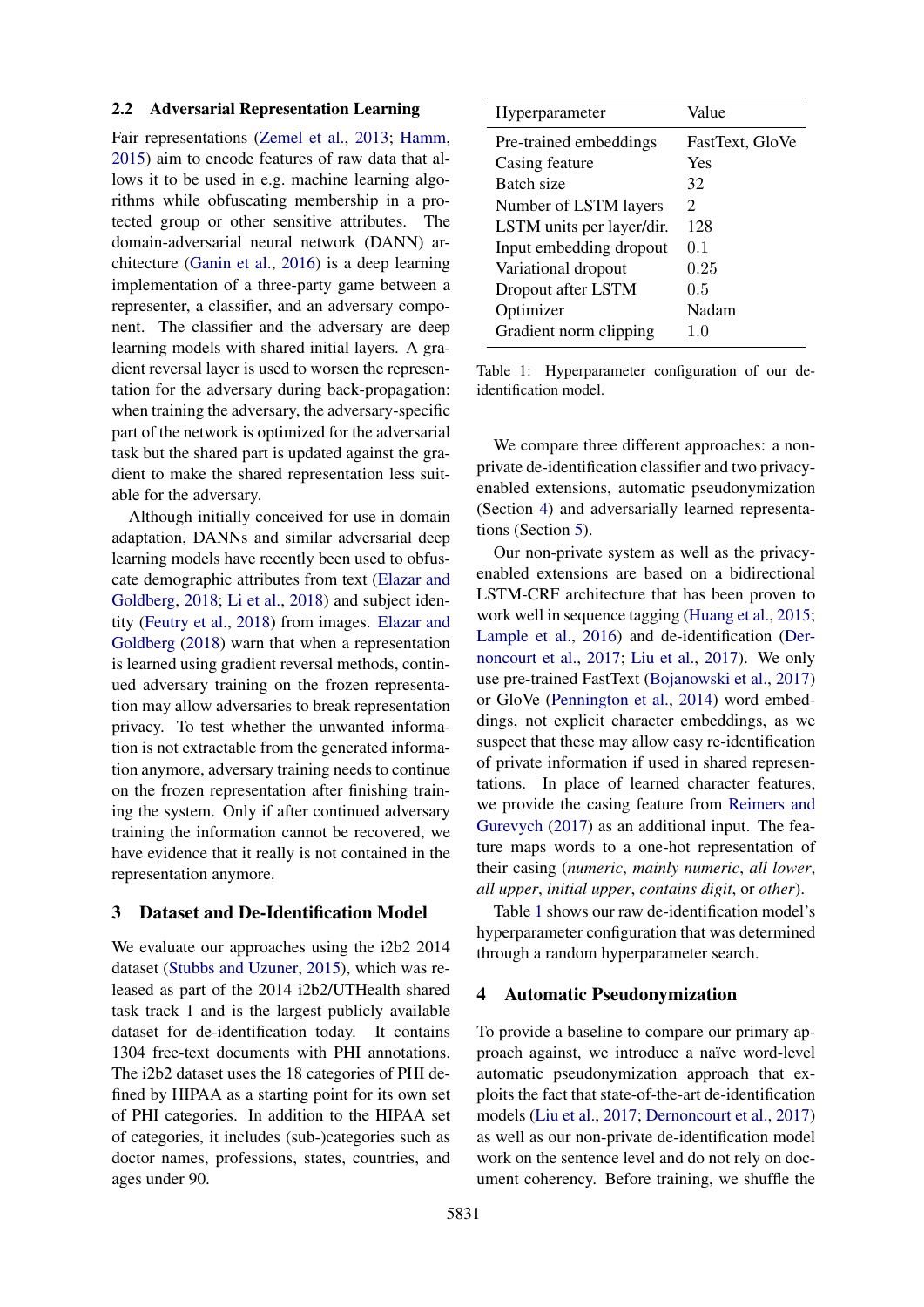<span id="page-3-1"></span>

Figure 2: Simplified visualization of the adversarial model architecture. Sequences of squares denote realvalued vectors, dotted arrows represent possible additional real or fake inputs to the adversary. The casing feature that is provided as a second input to the deidentification model is omitted for legibility.

training sentences and replace all PHI tokens with a random choice of a fixed number  $N$  of their closest neighbors in an embedding space (including the token itself), as determined by cosine distance in a pre-computed embedding matrix.

Using this approach, the sentence

[James] was admitted to [St. Thomas]

```
may be replaced by
```
[Henry] was admitted to [Croix Scott].

While the resulting sentences do not necessarily make sense to a reader (e.g. "Croix Scott" is not a realistic hospital name), its embedding representation is similar to the original. We train our deidentification model on the transformed data and test it on the raw data. The number of neighbors N controls the privacy properties of the approach:  $N = 1$  means no pseudonymization; setting N to the number of rows in a precomputed embedding matrix delivers perfect anonymization but the resulting data may be worthless for training a deidentification model.

# <span id="page-3-0"></span>5 Adversarial Representation

We introduce a new data sharing approach that is based on an adversarially learned private representation and improves on the pseudonymization from Section [4.](#page-2-0) After training the representation on an initial publicly available dataset, e.g. the i2b2 2014 data, a central model provider shares the frozen representation model with participating medical institutions. They transform their PHIlabeled raw data into the pseudonymized representation, which is then pooled into a new public dataset for de-identification. Periodically, the pipeline consisting of the representation model and a trained de-identification model can be published to be used by medical institutions on their unlabeled data.

Since both the representation model and the resulting representations are shared in this scenario, our representation procedure is required to prevent two attacks:

- <span id="page-3-2"></span>A1. Learning an inverse representation model that transforms representations back to original sentences containing PHI.
- <span id="page-3-3"></span>A2. Building a lookup table of inputs and their exact representations that can be used in known plaintext attacks.

# 5.1 Architecture

Our approach uses a model that is composed of three components: a representation model, the deidentification model from Section [3,](#page-2-2) and an adversary. An overview of the architecture is shown in Fig. [2.](#page-3-1)

The representation model maps a sequence of word embeddings to an intermediate vector representation sequence. The de-identification model receives this representation sequence as an input instead of the original embedding sequence. It retains the casing feature as an auxiliary input. The adversary has two inputs, the representation sequence and an additional embedding or representation sequence, and a single output unit.

## 5.2 Representation

To protect against [A1,](#page-3-2) our representation must be invariant to small input changes, like a single PHI token being replaced with a neighbor in the embedding space. Again, the number of neighbors  $N$ controls the privacy level of the representation.

To protect against [A2,](#page-3-3) we add a random element to the representation that makes repeated transformations of one sentence indistinguishable from representations of similar input sentences.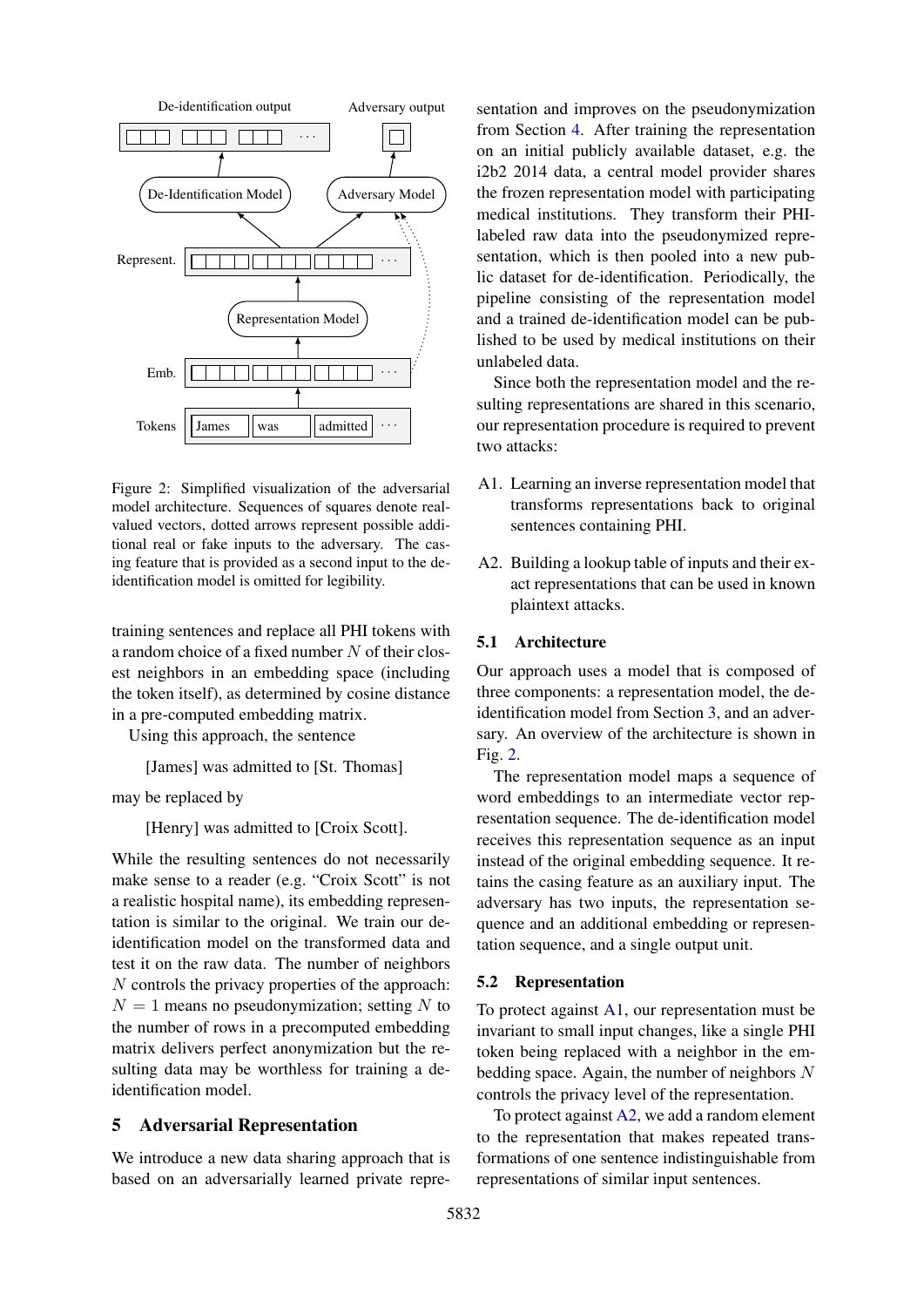We use a bidirectional LSTM model to implement the representation. It applies Gaussian noise  $N$  with zero mean and trainable standard deviations to the input embeddings  $E$  and the output sequence. The model learns a standard deviation for each of the input and output dimensions.

$$
R = N_{\text{out}} + \text{LSTM}(E + N_{\text{in}}) \tag{1}
$$

In a preliminary experiment, we confirmed that adding noise with a single, fixed standard deviation is not a viable approach for privacypreserving representations. To change the cosine similarity neighborhoods of embeddings at all, we need to add high amounts of noise (more than double of the respective embedding matrix's standard deviation), which in turn results in *unrealistic* embeddings that do not allow training a deidentification model of sufficient quality.

In contrast to the automatic pseudonymization approach from Section [4](#page-2-0) that only perturbs PHI tokens, the representation models in this approach processes all tokens to represent them in a new embedding space. We evaluate the representation sizes  $d \in \{50, 100, 300\}.$ 

## 5.3 Adversaries

We use two adversaries that are trained on tasks that directly follow from [A1](#page-3-2) and [A2:](#page-3-3)

- T1. Given a representation sequence and an embedding sequence, decide if they were obtained from the same sentence.
- T2. Given two representation sequences (and their cosine similarities), decide if they were obtained from the same sentence.

We generate the representation sequences for the second adversary from a copy of the representation model with shared weights. We generate real and fake pairs for adversarial training using the automatic pseudonymization approach presented in Section [4,](#page-2-0) limiting the number of replaced PHI tokens to one per sentence.

The adversaries are implemented as bidirectional LSTM models with single output units. We confirmed that this type of model is able to learn the adversarial tasks on random data and raw word embeddings in preliminary experiments. To use the two adversaries in our architecture, we average their outputs.

<span id="page-4-0"></span>

Figure 3: Visualization of [Feutry et al.'](#page-9-16)s three-part training procedure. The adversarial model layout follows Fig. [2:](#page-3-1) the representation model is at the bottom, the left branch is the de-identification model and the right branch is the adversary. In each step, the thick components are trained while the thin components are frozen.

## 5.4 Training

We evaluate two training procedures: DANN training [\(Ganin et al.,](#page-9-13) [2016\)](#page-9-13) and the three-part procedure from [Feutry et al.](#page-9-16) [\(2018\)](#page-9-16).

In DANN training, the three components are trained conjointly, optimizing the sum of losses. Training the de-identification model modifies the representation model weights to generate a more meaningful representation for de-identification. The adversary gradient is reversed with a gradient reversal layer between the adversary and the representation model in the backward pass, causing the representation to become less meaningful for the adversary.

The training procedure by [Feutry et al.](#page-9-16) [\(2018\)](#page-9-16) is shown in Fig. [3.](#page-4-0) It is composed of three phases:

- P1. The de-identification and representation models are pre-trained together, optimizing the de-identification loss  $l_{\text{deid}}$ .
- P2. The representation model is frozen and the adversary is pre-trained, optimizing the adversarial loss  $l_{\text{adv}}$ .
- P3. In alternation, for one epoch each:
	- (a) The representation is frozen and both de-identification model and adversary are trained, optimizing their respective losses  $l_{\text{deid}}$  and  $l_{\text{adv}}$ .
	- (b) The de-identification model and adversary are frozen and the representation is trained, optimizing the combined loss

<span id="page-4-1"></span>
$$
l_{\text{repr}} = l_{\text{deid}} + \lambda |l_{\text{adv}} - l_{\text{random}}| \qquad (2)
$$

In each of the first two phases, the respective validation loss is monitored to decide at which point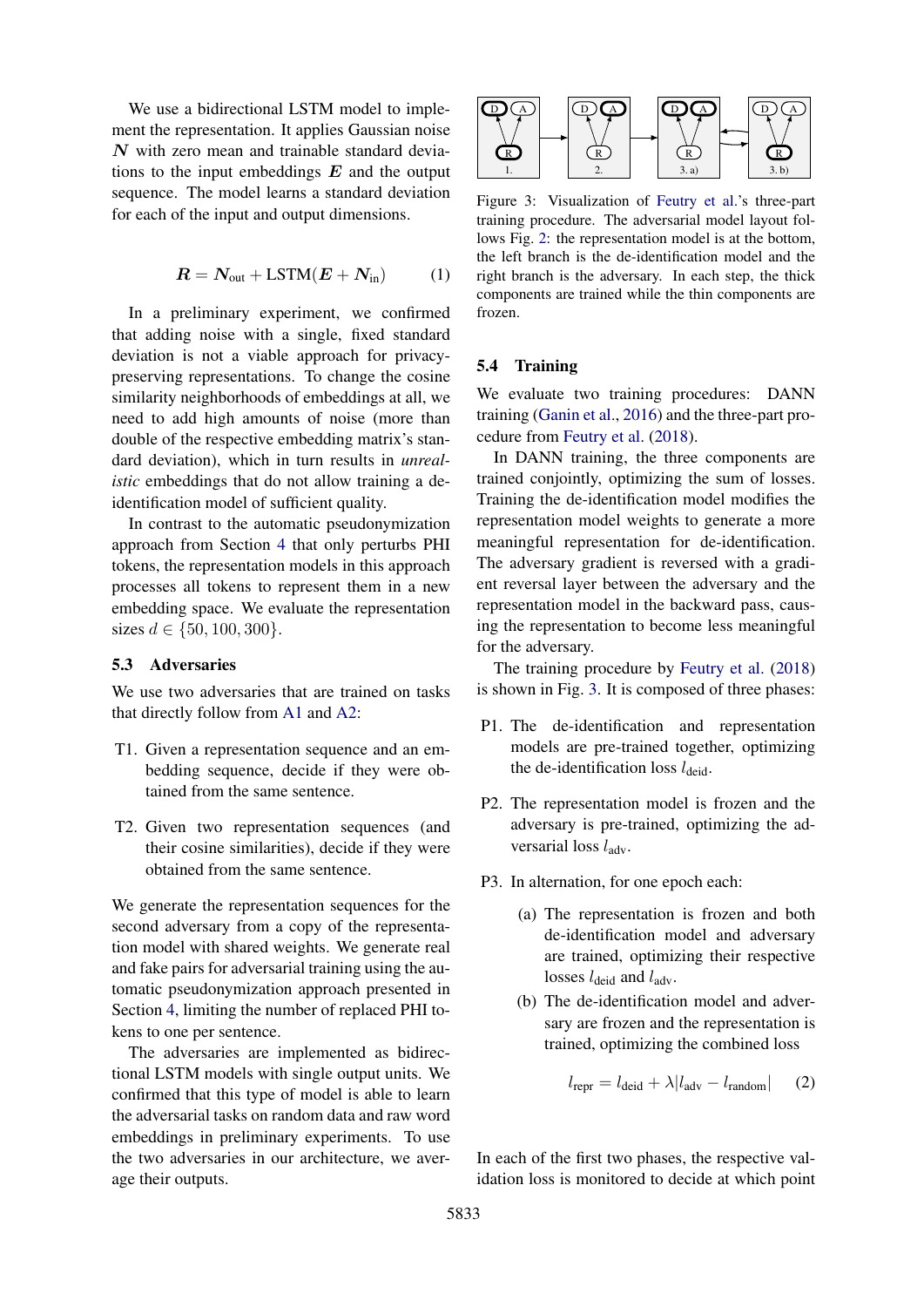the training should move on to the next phase. The alternating steps in the third phase each last one training epoch; the early stopping time for the third phase is determined using only the combined validation loss from Phase [P3b.](#page-4-1)

Gradient reversal is achieved by optimizing the combined representation loss while the adversary weights are frozen. The combined loss is motivated by the fact that the adversary performance should be the same as a random guessing model, which is a lower bound for anonymization [\(Feutry](#page-9-16) [et al.,](#page-9-16) [2018\)](#page-9-16). The term  $|l_{\text{adv}}-l_{\text{random}}|$  approaches 0 when the adversary performance approaches ran-dom guessing<sup>[2](#page-5-0)</sup>.  $\lambda$  is a weighting factor for the two losses; we select  $\lambda = 1$ .

# 6 Experiments

To evaluate our approaches, we perform experiments using the i2b2 2014 dataset.

Preprocessing: We apply aggressive tokenization similarly to [Liu et al.](#page-9-8) [\(2017\)](#page-9-8), including splitting at all punctuation marks and mid-word e.g. if a number is followed by a word ("25yo" is split into "25", "yo") in order to minimize the amount of GloVe out-of-vocabulary tokens. We extend  $spaCy's<sup>3</sup>$  $spaCy's<sup>3</sup>$  $spaCy's<sup>3</sup>$  sentence splitting heuristics with additional rules for splitting at multiple blank lines as well as bulleted and numbered list items.

Deep Learning Models: We use the Keras framework<sup>[4](#page-5-2)</sup> [\(Chollet et al.,](#page-9-21) [2015\)](#page-9-21) with the Tensor-Flow backend [\(Abadi et al.,](#page-8-3) [2015\)](#page-8-3) to implement our deep learning models.

Evaluation: In order to compare our results to the state of the art, we use the token-based binary HIPAA  $F_1$  score as our main metric for deidentification performance. [Dernoncourt et al.](#page-9-6) [\(2017\)](#page-9-6) deem it the most important metric: deciding if an entity is PHI or not is generally more important than assigning the correct category of PHI, and only HIPAA categories of PHI are required to be removed by American law. Non-PHI tokens are not incorporated in the  $F_1$  score. We perform the evaluation with the official i2b2 evaluation script<sup>[5](#page-5-3)</sup>.

<span id="page-5-4"></span>

| Model                            | $F_1$ (%) |
|----------------------------------|-----------|
| Our non-private FastText         | 97.67     |
| Our non-private GloVe            | 97.24     |
| Our non-private $GloVe + casing$ | 97.62     |
| Dernoncourt et al. (LSTM-CRF)    | 97.85     |
| Liu et al. (ensemble $+$ rules)  | 98.27     |
| Our autom. pseudon. FastText     | 96.75     |
| Our autom. pseudon. GloVe        | 96.42     |
| Our adv. repr. FastText          | 97.40     |
| Our adv. repr. GloVe             | 96.89     |

Table 2: Binary HIPAA  $F_1$  scores of our non-private (top) and private (bottom) de-identification approaches on the i2b2 2014 test set in comparison to non-private the state of the art. Our private approaches use  $N =$ 100 neighbors as a privacy criterion.

# 7 Results

Table [2](#page-5-4) shows de-identification performance results for the non-private de-identification classifier (upper part, in comparison to the state of the art) as well as the two privacy-enabled extensions (lower part). The results are average values out of five experiment runs.

#### 7.1 Non-private De-Identification Model

When trained on the raw i2b2 2014 data, our models achieve  $F_1$  scores that are comparable to [Der](#page-9-6)[noncourt et al.'](#page-9-6)s results. The casing feature improves GloVe by 0.4 percentage points.

#### 7.2 Automatic Pseudonymization

For both FastText and GloVe, moving training PHI tokens to random tokens from up to their  $N = 200$ closest neighbors does not significantly reduce de-identification performance (see Fig. [4\)](#page-6-0).  $F_1$  scores for both models drop to around 95% when selecting from  $N = 500$  neighbors and to around  $90\%$  when using  $N = 1000$  neighbors. With  $N = 100$ , the FastText model achieves an  $F_1$  score of 96.75% and the GloVe model achieves an  $F_1$ score of 96.42%.

#### 7.3 Adversarial Representation

We do not achieve satisfactory results with the conjoint DANN training procedure: in all cases, our models learn representations that are not sufficiently resistant to the adversary. When training the adversary on the frozen representation for an

<span id="page-5-0"></span><sup>&</sup>lt;sup>2</sup>In the case of binary classification:  $L_{\text{random}} = -\log \frac{1}{2}$ .

<span id="page-5-1"></span><sup>3</sup><https://spacy.io>

<span id="page-5-2"></span><sup>4</sup><https://keras.io>

<span id="page-5-3"></span><sup>5</sup>[https://github.com/kotfic/i2b2\\_](https://github.com/kotfic/i2b2_evaluation_scripts)

[evaluation\\_scripts](https://github.com/kotfic/i2b2_evaluation_scripts)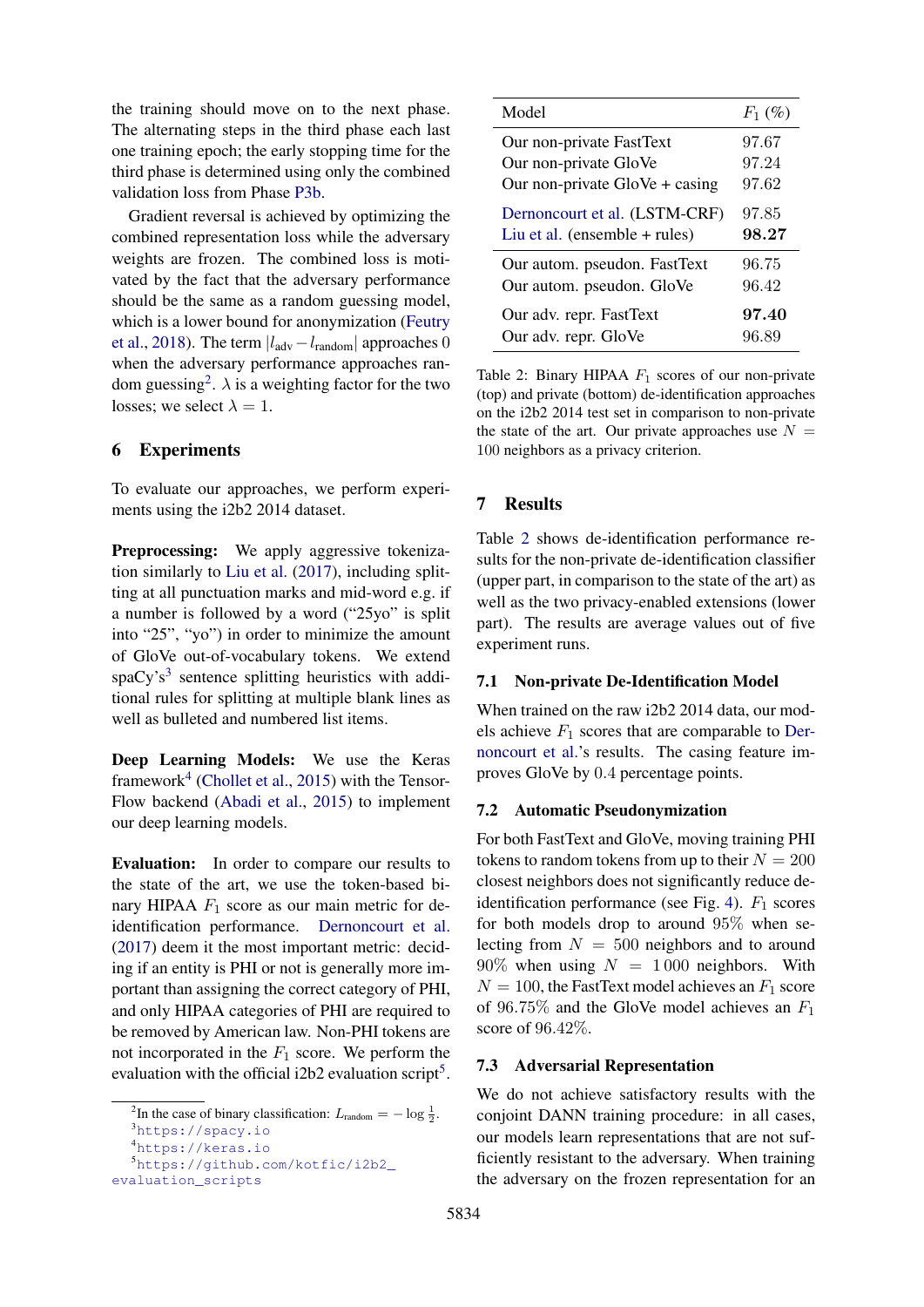<span id="page-6-0"></span>

Figure 4:  $F_1$  scores of our models when trained on automatically pseudonymized data where PHI tokens are moved to one of different numbers of neighbors N. The gray dashed line marks the 95% target  $F_1$  score.

additional 20 epochs, it is able to distinguish real from fake input pairs on a test set with accuracies above 80%. This confirms the difficulties of DANN training as described by [Elazar and Gold](#page-9-14)[berg](#page-9-14) [\(2018\)](#page-9-14) (see Section [2.2\)](#page-2-3).

In contrast, with the three-part training procedure, we are able to learn a representation that allows training a de-identification model while preventing an adversary from learning the adversarial tasks, even with continued training on a frozen representation.

Figure [5](#page-7-0) (left) shows our de-identification results when using adversarially learned representations. A higher number of neighbors  $N$  means a stronger invariance requirement for the representation. For values of  $N$  up to 1000, our FastText and GloVe models are able to learn representations that allow training de-identification models that reach or exceed the target  $F_1$  score of 95%. However, training becomes unstable for  $N > 500$ : at this point, the adversary is able to break the representation privacy when trained for an additional 50 epochs (Fig. [5](#page-7-0) right).

Our choice of representation size  $d \in$ {50, 100, 300} does not influence de-identification or adversary performance, so we select  $d = 50$  for further evaluation. For  $d = 50$  and  $N = 100$ , the FastText model reaches an  $F_1$  score of 97.4% and the GloVe model reaches an  $F_1$  score of 96.89%.

# 8 De-Identification Performance

In the following, we discuss the results of our models with regard to our goal of sharing sensitive training data for automatic de-identification. Overall, privacy-preserving representations come at a cost, as our best privacy-preserving model

scores  $0.27$  points  $F_1$  score lower than our best non-private model; we consider this relative increase of errors of less than 10% as tolerable.

Raw Text De-Identification: We find that the choice of GloVe or FastText embeddings does not meaningfully influence de-identification performance. FastText's approach to embedding unknown words (word embeddings are the sum of their subword embeddings) should intuitively prove useful on datasets with misspellings and ungrammatical text. However, when using the additional casing feature, FastText beats GloVe only by 0.05 percentage points on the i2b2 test set. In this task, the casing feature makes up for GloVe's inability to embed unknown words.

[Liu et al.](#page-9-8) [\(2017\)](#page-9-8) use a deep learning ensemble in combination with hand-crafted rules to achieve state-of-the-art results for de-identification. Our model's scores are similar to the previous state of the art, a bidirectional LSTM-CRF model with character features [\(Dernoncourt et al.,](#page-9-6) [2017\)](#page-9-6).

Automatically Pseudonymized Data: Our naïve automatic word-level pseudonymization approach allows training reasonable de-identification models when selecting from up to  $N = 500$  neighbors. There is almost no decrease in  $F_1$  score for up to  $N = 20$  neighbors for both the FastText and GloVe model.

Adversarially Learned Representation: Our adversarially trained vector representation allows training reasonable de-identification models  $(F_1)$ scores above 95%) when using up to  $N = 1000$ neighbors as an invariance requirement. The adversarial representation results beat the automatic pseudonymization results because the representation model can act as a task-specific feature extractor. Additionally, the representations are more general as they are invariant to word changes.

# 9 Privacy Properties

In this section, we discuss our models with respect to their privacy-preserving properties.

Embeddings: When looking up embedding space neighbors for words, it is notable that many FastText neighbors include the original word or parts of it as a subword. For tokens that occur as PHI in the i2b2 training set, on average 7.37 of their  $N = 100$  closest neighbors in the Fast-Text embedding matrix contain the original token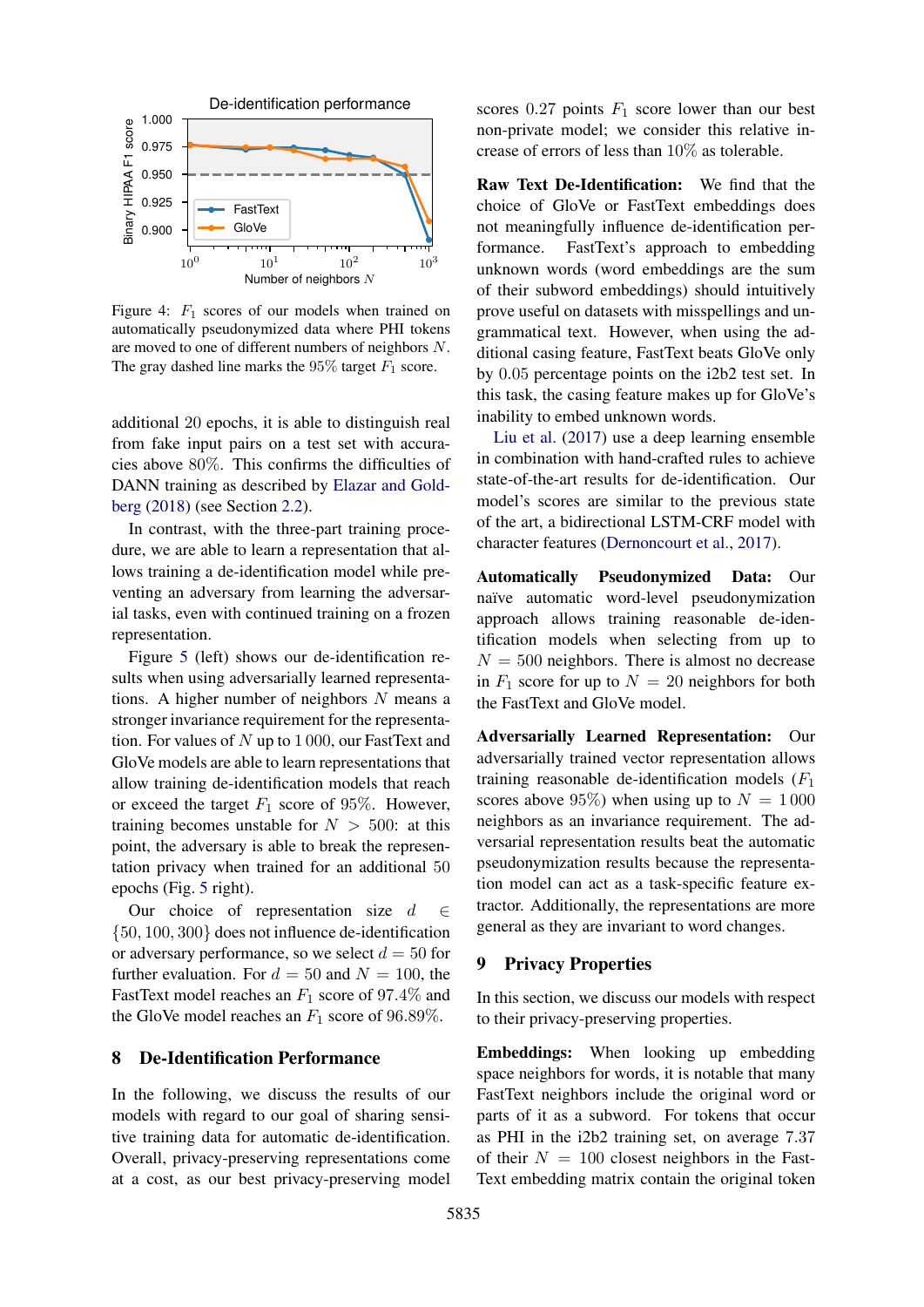<span id="page-7-0"></span>

Figure 5: Left: de-identification  $F_1$  scores of our models using an adversarially trained representation with different numbers of neighbors  $N$  for the representation invariance requirement. Right: mean adversary accuracy when trained on the frozen representation for an additional 50 epochs. The figure shows average results out of five experiment runs.

as a subword. When looking up neighbors using GloVe embeddings, the value is 0.44. This may indicate that FastText requires stronger perturbation (i.e. higher  $N$ ) than GloVe to sufficiently obfuscate protected information.

Automatically Pseudonymized Data: The word-level pseudonymization does not guarantee a minimum perturbation for every word, e.g. in a set of pseudonymized sentences using  $N = 100$ FastText neighbors, we found the phrase

[Florida Hospital],

which was replaced with

[Miami-Florida Hosp].

Additionally, the approach may allow an adversary to piece together documents from the shuffled sentences. If multiple sentences contain similar pseudonymized identifiers, they will likely come from the same original document, undoing the privacy gain from shuffling training sentences across documents. It may be possible to infer the original information using the overlapping neighbor spaces. To counter this, we can re-introduce document-level pseudonymization, i.e. moving all occurrences of a PHI token to the same neighbor. However, we would then also need to detect misspelled names as well as other hints to the actual tokens and transform them similarly to the original, which would add back much of the complexity of manual pseudonymization that we try to avoid.

Adversarially Learned Representation: Our adversarial representation empirically satisfies a strong privacy criterion: representations are invariant to *any* protected information token being replaced with *any* of its N neighbors in an embedding space. When freezing the representation model from an experiment run using up to  $N =$ 500 neighbors and training the adversary for an additional 50 epochs, it still does not achieve higherthan-chance accuracies on the training data. Due to the additive noise, the adversary does not overfit on its training set but rather fails to identify any structure in the data.

In the case of  $N = 1000$  neighbors, the representation never becomes stable in the alternating training phase. The adversary is always able to break the representation privacy.

# 10 Conclusions & Future Work

We introduced a new approach to sharing training data for de-identification that requires lower human effort than the existing approach of document-coherent pseudonymization. Our approach is based on adversarial learning, which yields representations that can be distributed since they do not contain private health information. The setup is motivated by the need of deidentification of medical text before sharing; our approach provides a lower-cost alternative than manual pseudonymization and gives rise to the pooling of de-identification datasets from heterogeneous sources in order to train more robust classifiers. Our implementation and experimental data are publicly available<sup>[6](#page-7-1)</sup>.

As precursors to our adversarial representation approach, we developed a deep learning model for de-identification that does not rely on explicit character features as well as an automatic

<span id="page-7-1"></span><sup>6</sup>[https://github.com/maxfriedrich/](https://github.com/maxfriedrich/deid-training-data) [deid-training-data](https://github.com/maxfriedrich/deid-training-data)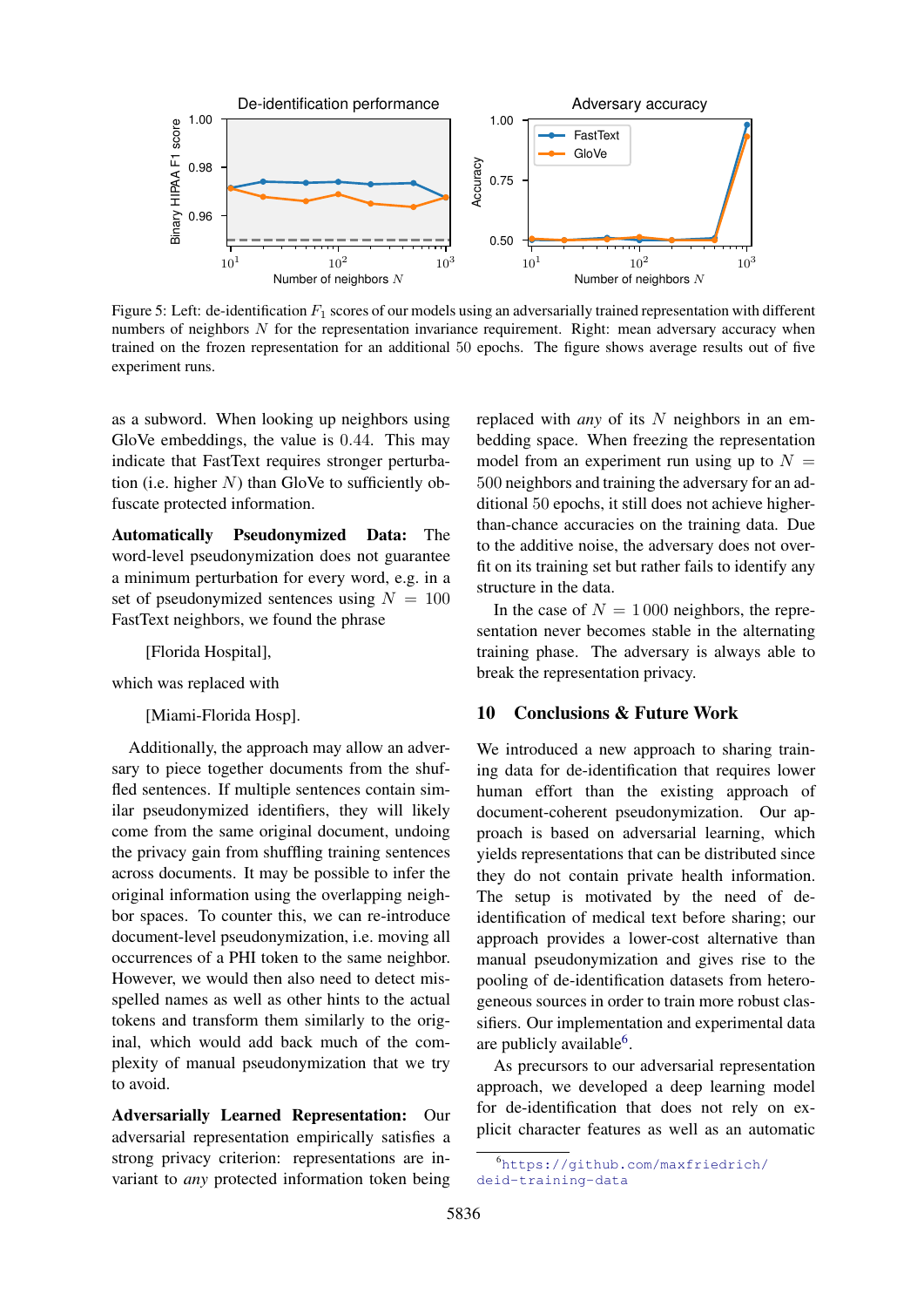word-level pseudonymization approach. A model trained on our automatically pseudonymized data with  $N = 100$  neighbors loses around one percentage point in  $F_1$  score when compared to the non-private system, scoring 96.75% on the i2b2 2014 test set.

Further, we presented an adversarial learning based private representation of medical text that is invariant to any PHI word being replaced with any of its embedding space neighbors and contains a random element. The representation allows training a de-identification model while being robust to adversaries trying to re-identify protected information or building a lookup table of representations. We extended existing adversarial representation learning approaches by using two adversaries that discriminate real from fake sequence pairs with an additional sequence input.

The representation acts as a task-specific feature extractor. For an invariance criterion of up to  $N = 500$  neighbors, training is stable and adversaries cannot beat the random guessing accuracy of 50%. Using the adversarially learned representation, de-identification models reach an  $F_1$  score of 97.4%, which is close to the non-private system (97.67%). In contrast, the automatic pseudonymization approach only reaches an  $F_1$  score of 95.0% at  $N = 500$ .

Our adversarial representation approach enables cost-effective private sharing of training data for sequence labeling. Pooling of training data for de-identification from multiple institutions would lead to much more robust classifiers. Eventually, improved de-identification classifiers could help enable large-scale medical studies that eventually improve public health.

Future Work: The automatic pseudonymization approach could serve as a data augmentation scheme to be used as a regularizer for deidentification models. Training a model on a combination of raw and pseudonymized data may result in better test scores on the i2b2 test set, possibly improving the state of the art.

Private character embeddings that are learned from a perturbed source could be an interesting extension to our models.

In adversarial learning with the three-part training procedure, it might be possible to tune the  $\lambda$ parameter and define a better stopping condition that avoids the unstable characteristics with high values for  $N$  in the invariance criterion. A fur-

ther possible extension is a dynamic noise level in the representation model that depends on the LSTM output instead of being a trained weight. This might allow using lower amounts of noise for certain inputs while still being robust to the adversary.

When more training data from multiple sources become available in the future, it will be possible to evaluate our adversarially learned representation against unseen data.

# Acknowledgments

This work was partially supported by BWFG Hamburg within the "Forum 4.0" project as part of the ahoi.digital funding line.

De-identified clinical records used in this research were provided by the i2b2 National Center for Biomedical Computing funded by U54LM008748 and were originally prepared for the Shared Tasks for Challenges in NLP for Clinical Data organized by Özlem Uzuner, i2b2 and SUNY.

# References

- <span id="page-8-3"></span>Martín Abadi, Ashish Agarwal, Paul Barham, Eugene Brevdo, Zhifeng Chen, Craig Citro, Greg S. Corrado, Andy Davis, Jeffrey Dean, Matthieu Devin, Sanjay Ghemawat, Ian Goodfellow, Andrew Harp, Geoffrey Irving, Michael Isard, Yangqing Jia, Rafal Jozefowicz, Lukasz Kaiser, Manjunath Kudlur, Josh Levenberg, Dan Mané, Rajat Monga, Sherry Moore, Derek Murray, Chris Olah, Mike Schuster, Jonathon Shlens, Benoit Steiner, Ilya Sutskever, Kunal Talwar, Paul Tucker, Vincent Vanhoucke, Vijay Vasudevan, Fernanda Viegas, Oriol Vinyals, Pete Warden, ´ Martin Wattenberg, Martin Wicke, Yuan Yu, and Xiaoqiang Zheng. 2015. [TensorFlow: Large-scale ma](https://www.tensorflow.org/)[chine learning on heterogeneous systems.](https://www.tensorflow.org/) Accessed May 31, 2019.
- <span id="page-8-1"></span>Guthrie S. Birkhead, Michael Klompas, and Nirav R. Shah. 2015. [Uses of electronic health records for](https://doi.org/10.1146/annurev-publhealth-031914-122747) [public health surveillance to advance public health.](https://doi.org/10.1146/annurev-publhealth-031914-122747) *Annual Review of Public Health*, 36(1):345–359. PMID: 25581157.
- <span id="page-8-2"></span>Piotr Bojanowski, Edouard Grave, Armand Joulin, and Tomas Mikolov. 2017. [Enriching word vectors with](https://transacl.org/ojs/index.php/tacl/article/view/999) [subword information.](https://transacl.org/ojs/index.php/tacl/article/view/999) *Transactions of the Association for Computational Linguistics*, 5:135–146.
- <span id="page-8-0"></span>Taxiarchis Botsis, Gunnar Hartvigsen, Fei Chen, and Chunhua Weng. 2010. [Secondary use of EHR:](https://www.ncbi.nlm.nih.gov/pmc/articles/PMC3041534/) [Data quality issues and informatics opportunities.](https://www.ncbi.nlm.nih.gov/pmc/articles/PMC3041534/) *AMIA Summits on Translational Science Proceedings*, 2010:1–5.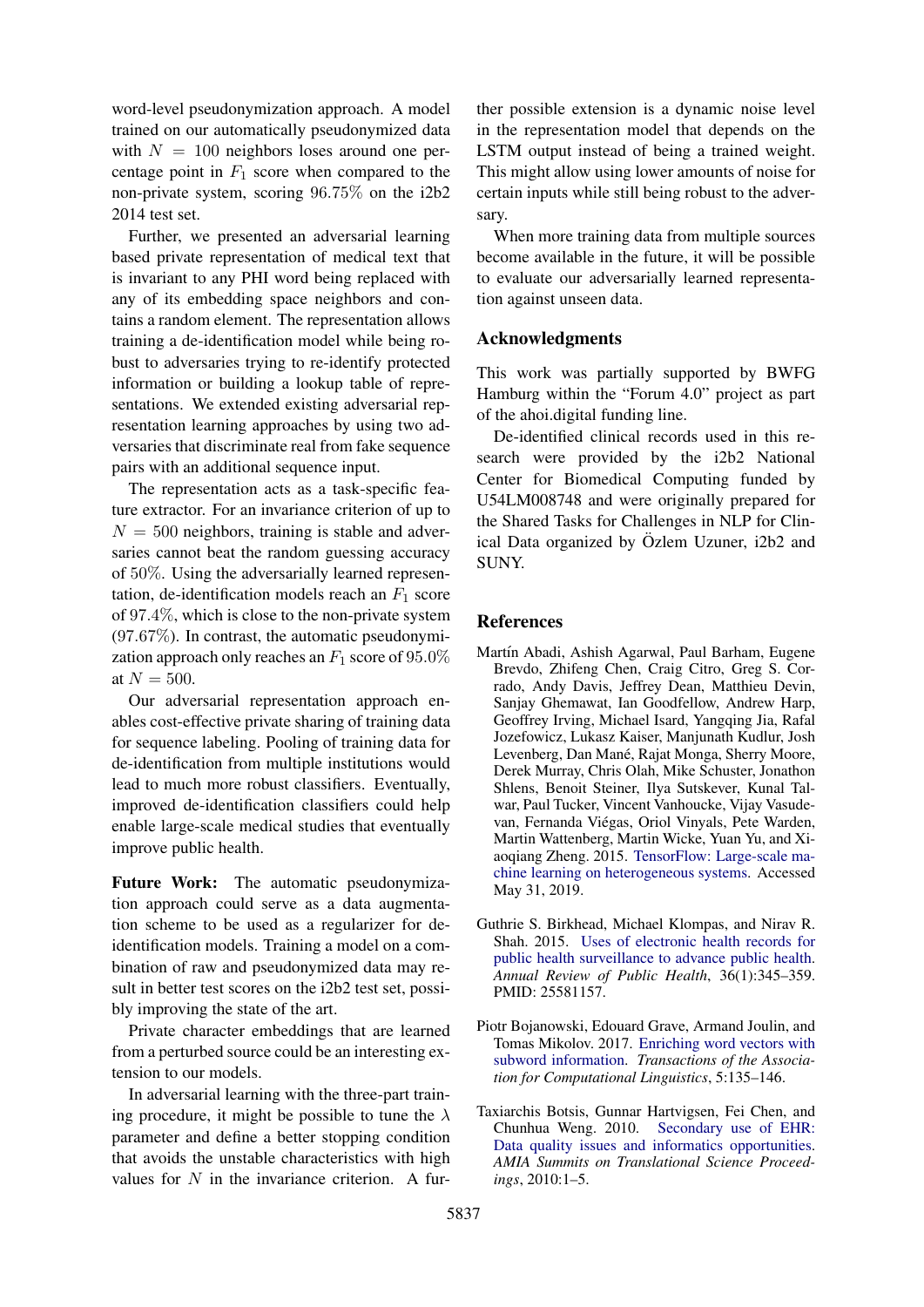<span id="page-9-21"></span>François Chollet et al. 2015. [Keras.](https://keras.io) Accessed May 31, 2019.

- <span id="page-9-0"></span>Martin R. Cowie, Juuso I. Blomster, Lesley H. Curtis, Sylvie Duclaux, Ian Ford, Fleur Fritz, Samantha Goldman, Salim Janmohamed, Jörg Kreuzer, Mark Leenay, Alexander Michel, Seleen Ong, Jill P. Pell, Mary Ross Southworth, Wendy Gattis Stough, Martin Thoenes, Faiez Zannad, and Andrew Zalewski. 2017. [Electronic health records to facilitate](https://doi.org/10.1007/s00392-016-1025-6) [clinical research.](https://doi.org/10.1007/s00392-016-1025-6) *Clinical Research in Cardiology*, 106(1):1–9.
- <span id="page-9-6"></span>Franck Dernoncourt, Ji Young Lee, Özlem Uzuner, and Peter Szolovits. 2017. [De-identification of pa](https://doi.org/10.1093/jamia/ocw156)[tient notes with recurrent neural networks.](https://doi.org/10.1093/jamia/ocw156) *Journal of the American Medical Informatics Association*, 24(3):596–606.
- <span id="page-9-14"></span>Yanai Elazar and Yoav Goldberg. 2018. [Adversarial](https://aclweb.org/anthology/D18-1002) [removal of demographic attributes from text data.](https://aclweb.org/anthology/D18-1002) In *Proceedings of the 2018 Conference on Empirical Methods in Natural Language Processing*, pages 11–21, Brussels, Belgium. Association for Computational Linguistics.
- <span id="page-9-16"></span>Clément Feutry, Pablo Piantanida, Yoshua Bengio, and Pierre Duhamel. 2018. [Learning anonymized repre](https://arxiv.org/abs/1802.09386)[sentations with adversarial neural networks.](https://arxiv.org/abs/1802.09386) *arXiv preprint arXiv:1802.09386*.
- <span id="page-9-13"></span>Yaroslav Ganin, Evgeniya Ustinova, Hana Ajakan, Pascal Germain, Hugo Larochelle, François Laviolette, Mario Marchand, and Victor Lempitsky. 2016. [Domain-adversarial training of neural net](http://www.jmlr.org/papers/volume17/15-189/15-189.pdf)[works.](http://www.jmlr.org/papers/volume17/15-189/15-189.pdf) *Journal of Machine Learning Research*, 17(1):2096–2030.
- <span id="page-9-12"></span>Jihun Hamm. 2015. [Preserving privacy of continuous](http://proceedings.mlr.press/v38/hamm15.html) [high-dimensional data with minimax filters.](http://proceedings.mlr.press/v38/hamm15.html) In *Proceedings of the Eighteenth International Conference on Artificial Intelligence and Statistics*, volume 38 of *Proceedings of Machine Learning Research*, pages 324–332, San Diego, CA, USA. PMLR.
- <span id="page-9-10"></span>Sepp Hochreiter and Jürgen Schmidhuber. 1997. [Long short-term memory.](https://doi.org/10.1162/neco.1997.9.8.1735) *Neural Computation*, 9(8):1735–1780.
- <span id="page-9-17"></span>Zhiheng Huang, Wei Xu, and Kai Yu. 2015. [Bidi](https://arxiv.org/abs/1508.01991)[rectional LSTM-CRF models for sequence tagging.](https://arxiv.org/abs/1508.01991) *arXiv preprint arXiv:1508.01991*.
- <span id="page-9-1"></span>Peter B. Jensen, Lars J. Jensen, and Søren Brunak. 2012. [Mining electronic health records: towards](https://doi.org/10.1038/nrg3208) [better research applications and clinical care.](https://doi.org/10.1038/nrg3208) *Nature Reviews Genetics*, 13:395–405.
- <span id="page-9-18"></span>Guillaume Lample, Miguel Ballesteros, Sandeep Subramanian, Kazuya Kawakami, and Chris Dyer. 2016. [Neural architectures for named entity recognition.](https://aclweb.org/anthology/N16-1030) In *Proceedings of the 2016 Conference of the North American Chapter of the Association for Computational Linguistics: Human Language Technologies*, pages 260–270, San Diego, CA, USA. Association for Computational Linguistics.
- <span id="page-9-11"></span>Ji Young Lee, Franck Dernoncourt, and Peter Szolovits. 2018. [Transfer Learning for Named-](http://www.lrec-conf.org/proceedings/lrec2018/pdf/878.pdf)[Entity Recognition with Neural Networks.](http://www.lrec-conf.org/proceedings/lrec2018/pdf/878.pdf) In *Proceedings of the Eleventh International Conference on Language Resources and Evaluation*, pages 4470–4473, Miyazaki, Japan. European Language Resources Association.
- <span id="page-9-15"></span>Yitong Li, Timothy Baldwin, and Trevor Cohn. 2018. [Towards robust and privacy-preserving text repre](https://aclweb.org/anthology/P18-2005)[sentations.](https://aclweb.org/anthology/P18-2005) In *Proceedings of the 56th Annual Meeting of the Association for Computational Linguistics (Volume 2: Short Papers)*, pages 25–30, Melbourne, Australia. Association for Computational Linguistics.
- <span id="page-9-8"></span>Zengjian Liu, Buzhou Tang, Xiaolong Wang, and Qingcai Chen. 2017. [De-identification of clinical](https://doi.org/10.1016/j.jbi.2017.05.023) [notes via recurrent neural network and conditional](https://doi.org/10.1016/j.jbi.2017.05.023) [random field.](https://doi.org/10.1016/j.jbi.2017.05.023) *Journal of Biomedical Informatics*, 75(S):S34–S42.
- <span id="page-9-7"></span>Stephane M. Meystre, F. Jeffrey Friedlin, Brett R. South, Shuying Shen, and Matthew H. Samore. 2010. [Automatic de-identification of textual docu](https://doi.org/10.1186/1471-2288-10-70)[ments in the electronic health record: a review of](https://doi.org/10.1186/1471-2288-10-70) [recent research.](https://doi.org/10.1186/1471-2288-10-70) *BMC Medical Research Methodology*, 10(1):70.
- <span id="page-9-19"></span>Jeffrey Pennington, Richard Socher, and Christopher Manning. 2014. [GloVe: Global vectors for word](https://aclweb.org/anthology/D14-1162) [representation.](https://aclweb.org/anthology/D14-1162) In *Proceedings of the 2014 Conference on Empirical Methods in Natural Language Processing*, pages 1532–1543, Doha, Qatar. Association for Computational Linguistics.
- <span id="page-9-20"></span>Nils Reimers and Iryna Gurevych. 2017. [Op](https://arxiv.org/abs/1707.06799)[timal hyperparameters for deep LSTM-networks](https://arxiv.org/abs/1707.06799) [for sequence labeling tasks.](https://arxiv.org/abs/1707.06799) *arXiv preprint arXiv:1707.06799*.
- <span id="page-9-5"></span>Amber Stubbs, Michele Filannino, and Özlem Uzuner. 2017. [De-identification of psychiatric intake](https://doi.org/10.1016/j.jbi.2017.06.011) [records: Overview of 2016 CEGS N-GRID shared](https://doi.org/10.1016/j.jbi.2017.06.011) [tasks track 1.](https://doi.org/10.1016/j.jbi.2017.06.011) *Journal of Biomedical Informatics*, 75(S):S4–S18.
- <span id="page-9-9"></span>Amber Stubbs, Christopher Kotfila, and Özlem Uzuner. 2015. [Automated systems for the de-identification](https://doi.org/10.1016/j.jbi.2015.07.020) [of longitudinal clinical narratives: Overview of 2014](https://doi.org/10.1016/j.jbi.2015.07.020) [i2b2/UTHealth shared task track 1.](https://doi.org/10.1016/j.jbi.2015.07.020) *Journal of Biomedical Informatics*, 58:11–19.
- <span id="page-9-4"></span>Amber Stubbs and Özlem Uzuner. 2015. [Annotating](https://doi.org/10.1016/j.jbi.2015.07.020) [longitudinal clinical narratives for de-identification:](https://doi.org/10.1016/j.jbi.2015.07.020) [The 2014 i2b2/UTHealth corpus.](https://doi.org/10.1016/j.jbi.2015.07.020) *Journal of Biomedical Informatics*, 58:20–29.
- <span id="page-9-2"></span>The United States Congress. 1996. [Health insurance](https://legislink.org/us/pl-104-191) [portability and accountability act of 1996.](https://legislink.org/us/pl-104-191) Accessed May 31, 2019.
- <span id="page-9-3"></span>Özlem Uzuner, Yuan Luo, and Peter Szolovits. 2007. [Evaluating the state-of-the-art in automatic de](https://www.ncbi.nlm.nih.gov/pubmed/17600094)[identification.](https://www.ncbi.nlm.nih.gov/pubmed/17600094) *Journal of the American Medical Informatics Association*, 14(5):550–563.